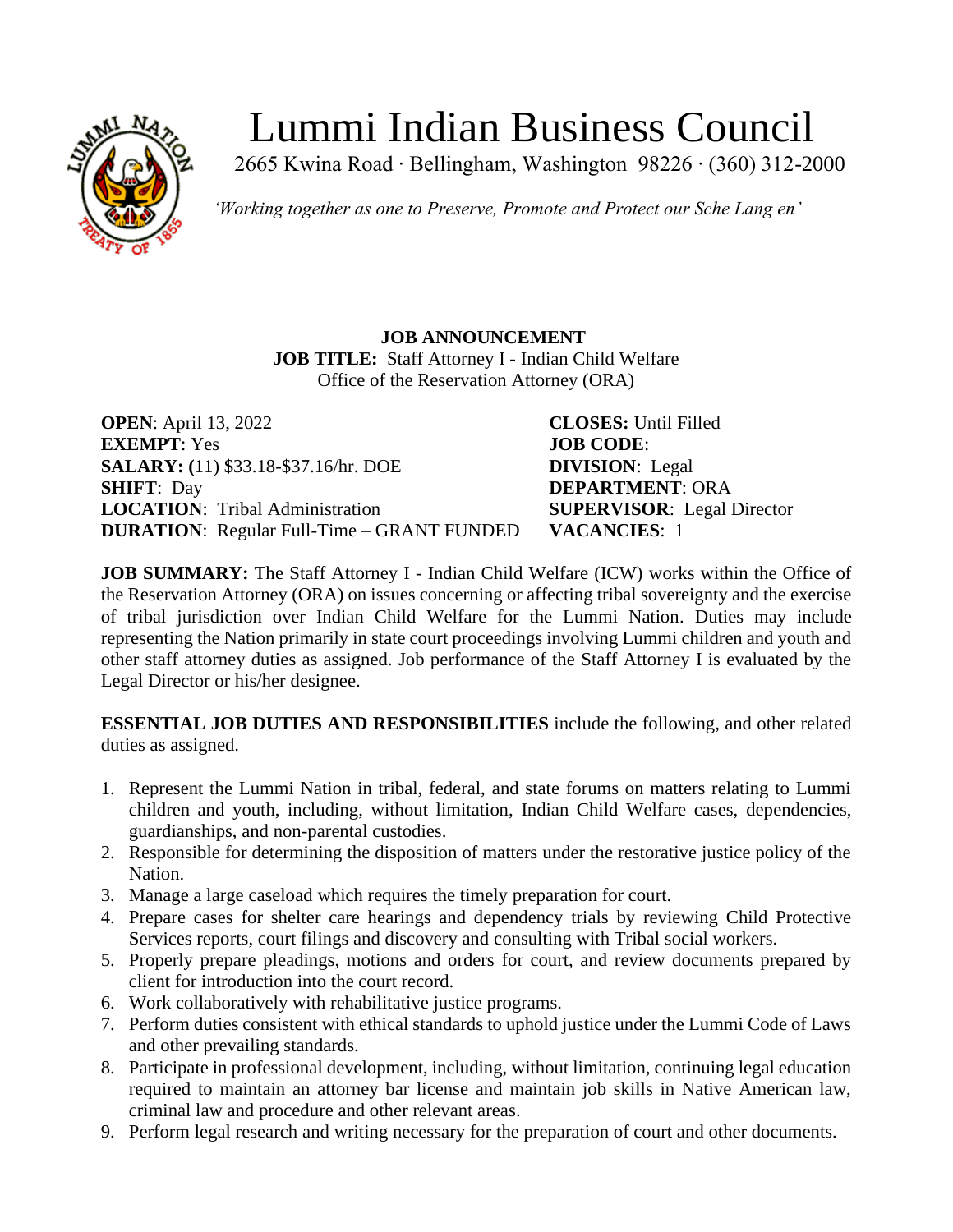- 10. Cross train and assist other staff members with duties as needed.
- 11. Participate in Lummi Child Consultation Team and Grandparents Committee staffings, Tribal Schools and Health meetings, and participate in case-planning meetings with Social Service providers regarding CPS investigations, dependencies, and permanency of children in care as needed/requested.
- 12. Assist in grant writing to develop funding for matters involving children and youth.
- 13. Assist in development of new and amended codes, resolutions, forms, policies and procedures, and other documents, working with the LIBC, Commissions, Staff, and General Council, as required.
- 14. Complete legal research and writing necessary for the preparation of complaints, petitions, motions, pleadings, and other court documents, and follow up on all assigned cases.
- 15. Maintain case and research files according to established office systems and follow general office procedures.
- 16. Work collaboratively with support staff to delegate non-attorney work in a timely manner.
- 17. Continue professional development, including continuing legal education and/or training in the areas of Indian law, or other issues relevant to job duties.

### **MINIMUM QUALIFICATIONS:**

- Graduate of accredited law school
- Member in good standing of the Washington State Bar Association.
- Member in good standing of the Lummi Nation Tribal Court Bar or able to become a member within the first 7 days of employment.
- Must possess a valid Washington State Driver's License and meet eligibility requirements for tribal insurance.
- Lummi/Native American/Veteran preference policy applies.

### **KNOWLEDGE, ABILITIES AND SKILLS:**

- Good working knowledge of tribal, federal, and state laws pertaining to Native Americans.
- Knowledge and understanding of the Native American Community and its people, including traditions and customs, and willingness to learn about the Lummi community.
- Excellent legal research, and the ability to prepare legal memoranda and pleadings, and other documents per tribal, federal, and state court rules and laws.
- Excellent writing and oral communication skills.
- Excellent judgment and decision-making capabilities.
- Litigation skills.
- Ability to manage highly confidential information and ORA matters with professionalism, unquestionable integrity, and maintain strict confidences at all times.
- Proficient using Word, Excel, Outlook, Access, Full Court, PowerPoint, and other computer software.
- Ability to timely and fully prepare cases in advance of court appearances.
- Ability to deal with people in highly emotional and adversarial situations, and ability to communicate well with people of all ages in a clear and intelligent manner.
- Experience writing Code and regulations.
- Ability to speak clearly and intelligently.
- Ability to organize and maintain clear, concise, and accurate records, and follow office procedures.